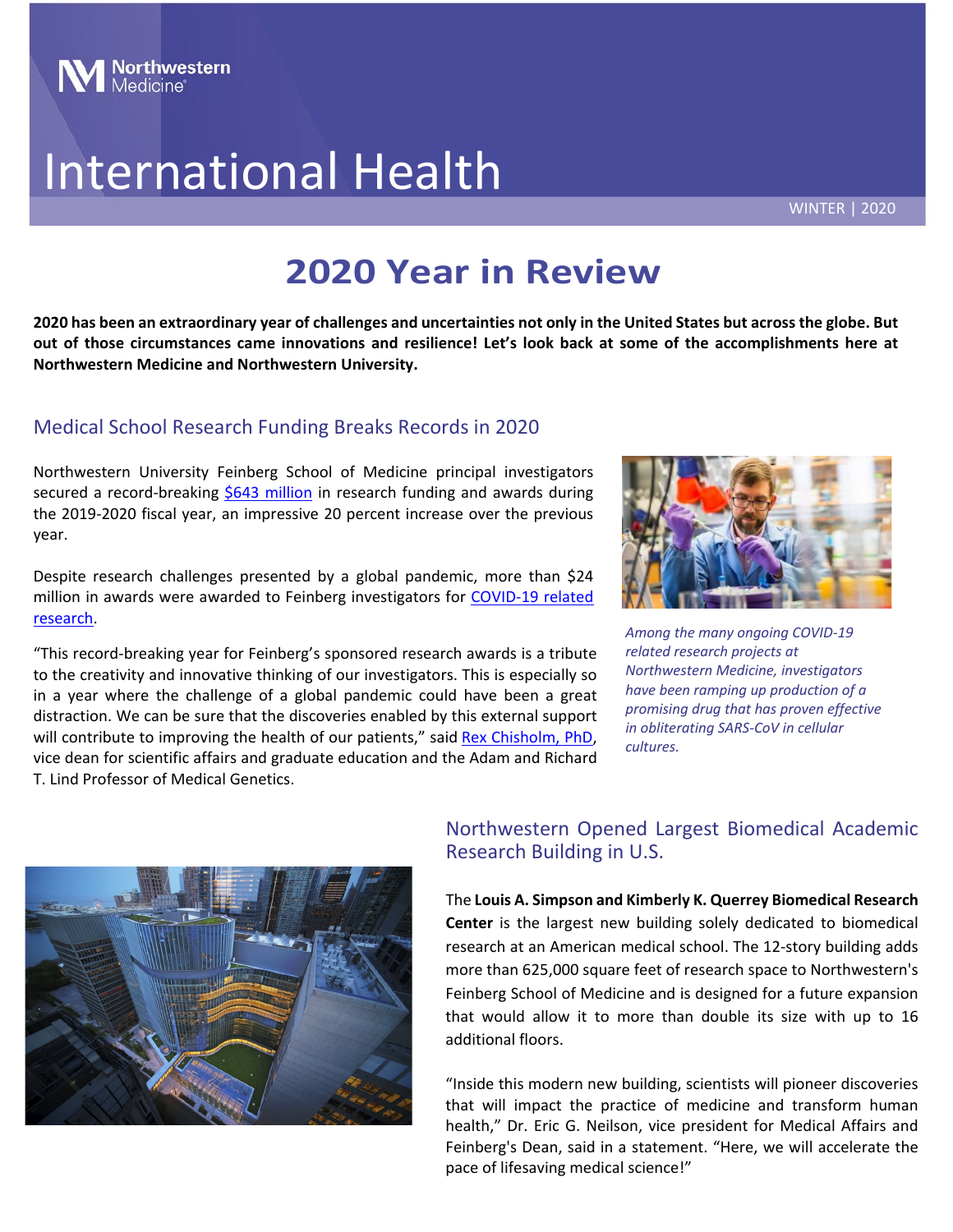Northwestern Investigators have Developed a Novel Vaccine that Utilizes a Specialized Group of B-Cells to Promote Anti-Tumor Immunity Against Glioblastoma, According to Findings Published in the *Journal Of Experimental Medicine*.

*The vaccine, which is still in pre-clinical stages, is the first of its kind and may be an alternative to currently available immunotherapeutic approaches to treat the fatal brain cancer, according to Catalina Lee Chang, PhD, research assistant professor of [Neurological Surgery](http://www.feinberg.northwestern.edu/sites/neurosurgery) and first author of the study.*

"In the last hundred years, there have only been four FDA approved treatments for glioblastoma. We still measure survival in months rather than years, so there is a desperate need to make scientific advances," said [Maciej Lesniak, MD,](https://www.feinberg.northwestern.edu/faculty-profiles/az/profile.html?xid=34049) chair and the Michael J. Marchese Professor of Neurosurgery and senior author of the study.

According to Lesniak, most immunotherapy research has historically focused on T-cells — immune cells that promote adaptive, long-term immunity against viral pathogens and cancer cells. However, previous work regarding B-cells, which support longterm immunity and can also produce antibodies to kill cancer cells, show more promise.

The National Cancer Institute's five-year SPORE grant supports the advancement of translational research and improve outcomes for patients with brain cancer. Northwestern Medicine's Lurie Cancer Center, one of six programs in the U.S. to have received the competitive grant, is leading a brain cancer SPORE with a special emphasis on glioblastoma.

#### New Brain Tumor Imaging Developed by a Northwestern University Scientist Detects Smaller Tumors Sooner

#### *Imaging doubles contrast between tumors and normal brain tissue*

A new three-dimensional imaging technique has been developed that greatly improves the visibility of brain tumors in magnetic resonance imaging (MRI) scans. The new technique, invented by a scientist at Northwestern University Feinberg School of Medicine, will potentially enable earlier diagnosis of tumors when they are smaller and more treatable.

In a study of 54 patients with brain tumors [published](https://advances.sciencemag.org/content/6/44/eabd1635) in *Science Advances*, the technique was found to provide a two-fold improvement in the contrast between tumors and normal brain tissue compared with existing MRI techniques in widespread use.

"Our goal is for the new technique—T1RESS—to help thousands of patients at high risk for cancer by allowing malignant tumors to be detected at an earlier, more curable stage," said inventor and lead author [Robert Edelman, MD,](https://www.feinberg.northwestern.edu/faculty-profiles/az/profile.html?xid=10788) clinical professor of [Radiology.](https://www.radiology.northwestern.edu/) "We also hope the improved visibility of the tumor margins on contrast-enhanced scans will result in better outcomes from surgery or radiotherapy."

#### Skilled Surgeons Boost Colon Cancer Survival by 70%

Patients of more technically skilled surgeons, as assessed by review of operative video, have better long-term survival after surgery for the treatment of colon cancer, reports a new Northwestern Medicine study.

Patients whose surgery was performed by a highly skilled surgeon had a 70 percent lower risk of dying over five years compared to patients with a lower skilled surgeon, the study found.

Related audio: Listen to a [podcast](https://oembed.libsyn.com/embed?item_id=16614563) about this study.

"This is pretty mind blowing," said lead author [Dr. Karl Bilimoria,](https://www.cancer.northwestern.edu/research/membership/profile.html?id=0f7e637dfba09f9a841547b680fba153) professor of surgery at Northwestern University Feinberg School of Medicine and a Northwestern Medicine surgical oncologist. "The long-term effect is huge."

Colon cancer is one of the most common cancers, with over 100,000 new cases diagnosed annually in the United States. In many cases, surgery is the primary treatment.

Further research is needed to determine whether efforts to improve surgical skill lead to improved technical skills and patient outcomes. Additionally, the actual methods to improve surgical skill need to be advanced and studied to determine whether they are effective at improving patient outcomes.

Bilimoria acknowledged the small study size but said, "Even in this size study, we see a large impact."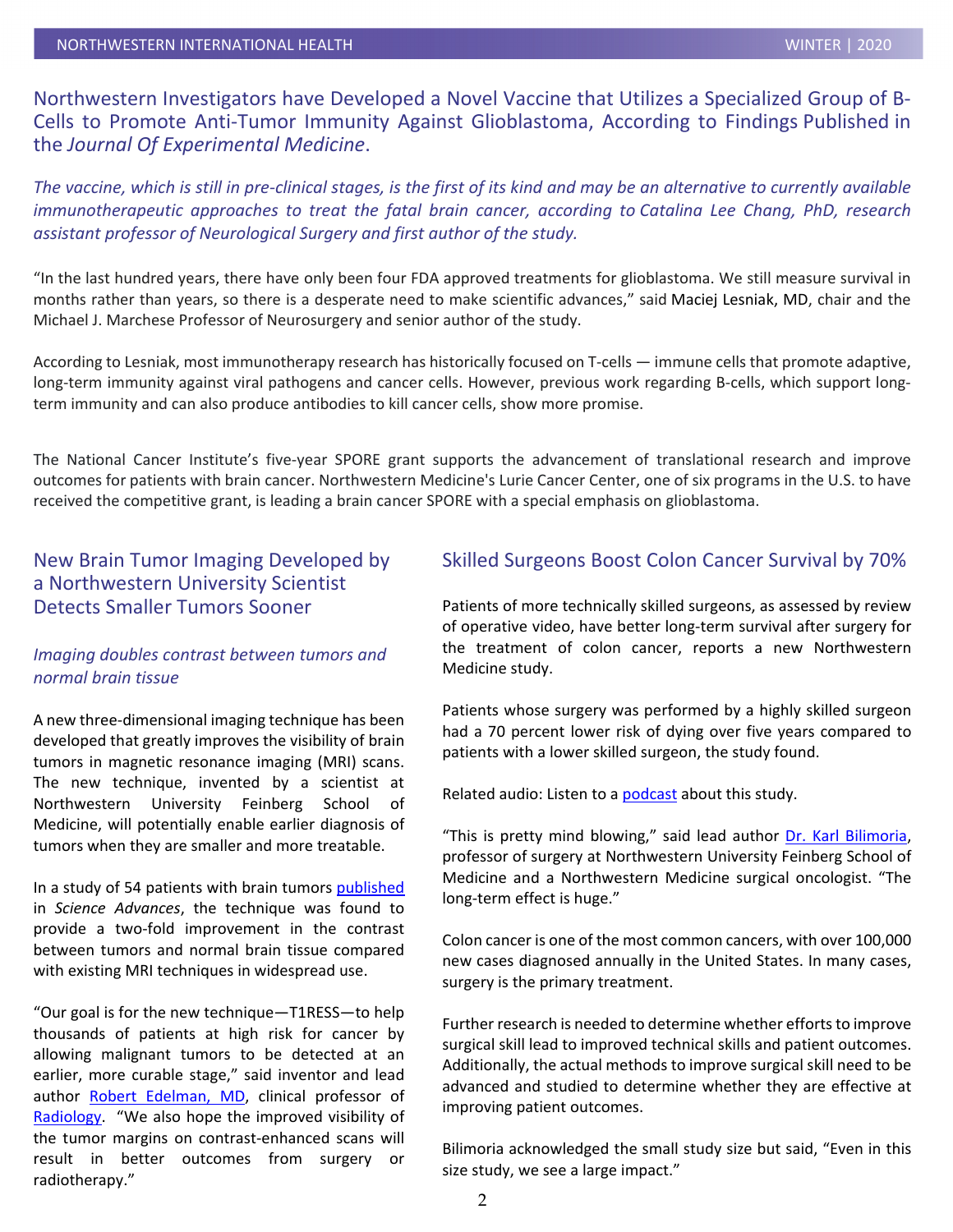Join a live discussion with a **Global Panel of Experts** to discuss how we can come together to manage the next global health crisis and care for our patients.

We hope to uncover and understand how each country responded with the goals of:

- Sharing unique country hospital experiences and responses
- Finding ways for continuous improvement during pandemics across hospitals
- Building vehicles to share developing learnings and observations in clinical care for future health crises

**CHINA**



**Dr. Hongzhou Lu** Professor, Department of Infection and Immunity Co-Director, Shanghai Public Health Clinical Center, Fudan University



**Dr. Wenhong Zhang** Chief, Department Center of Infectious Diseases, Huashan Hospital of Fudan University

## **[Click Here to Register](https://northwestern.zoom.us/webinar/register/2015955398684/WN_OE8x88n0Ro2FvpQVfDs7Kg) for this Webinar**



**Dr. Claudia Ruffini** Chief, Hospital Response Plan to Mass Casualty Incident and local EMS Unit Luigi Sacco University Hospital

#### **MEXICO**



**Dr. Enrique Ruelas** President and CEO, International Institute for Health Futures

#### **UNITED STATES**

**Dr. Michael Ison**

**Dr. Ki Nam Jin** Professor, Health

Department of Administration, Yonsei University

#### **UNITED ARAB EMIRATES**



**Dr. Nawal Ahmed Mohamed Al Kaabi** Chief Medical Officer - Medical Affairs, Sheikh Khalifa Medical City



Professor, Infectious Diseases, Medical Director, Transplant & Immunocompromised Host Infectious Diseases Services, Northwestern University



**SOUTH KOREA**

**Dr. Enrique Schisterman** Senior Investigator and Epidemiology Branch Chief, National Institutes of Health

## **Other Upcoming Breakthrough Webinar Series:**

 Dr. Clyde Yancy discusses concerns about long-lasting damage. *The Significant Impact of COVID-19 on the Heart* January 13, 2021 7:00 am US Central

*For more information on any upcoming International Health events, please contact [international@nm.org](mailto:international@nm.org)*